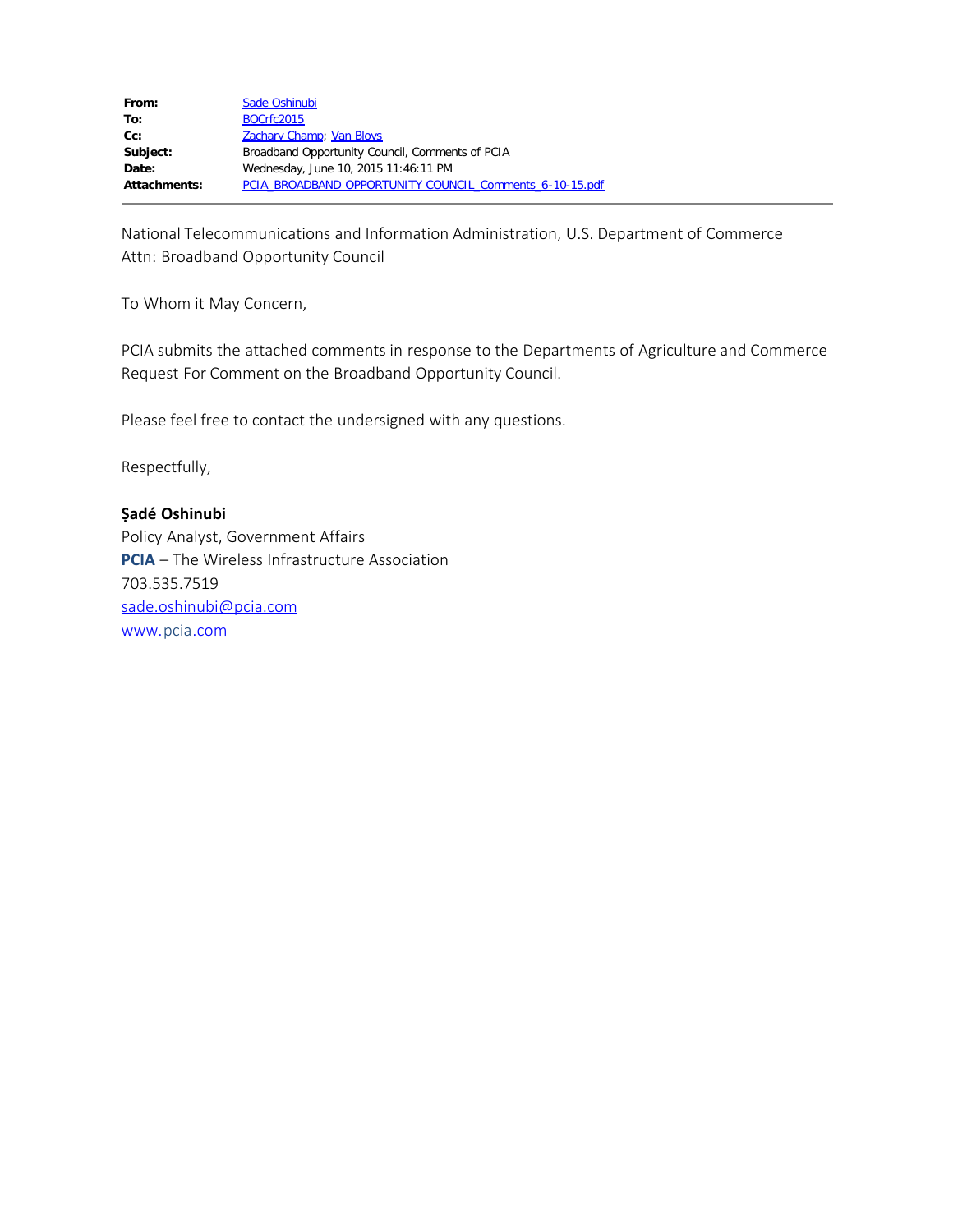# **Before the RURAL UTILITIES SERVICE & NATONAL TELECOMMUNICATIONS AND INFORMATION ADMINISTRATION WASHINGTON, DC**

| In the Matter of                         |  |
|------------------------------------------|--|
| Broadband Opportunity Council Notice and |  |
| <b>Request for Comment</b>               |  |
|                                          |  |
|                                          |  |

Docket No. 1540414365-5365-01

To: The Agencies

# **COMMENTS OF PCIA – THE WIRELESS INFRASTRUCTURE ASSOCIATION ON THE DELIBERATIONS OF THE BROADBAND OPPORTUNITY COUNCIL**

)

D. Zachary Champ Director, Government Affairs

D. Van Fleet Bloys Government Affairs Counsel

Sade Oshinubi Policy Analyst, Government Affairs

## **PCIA – The Wireless Infrastructure Association**

500 Montgomery Street, Suite 500 Alexandria, VA 22314

June 10, 2015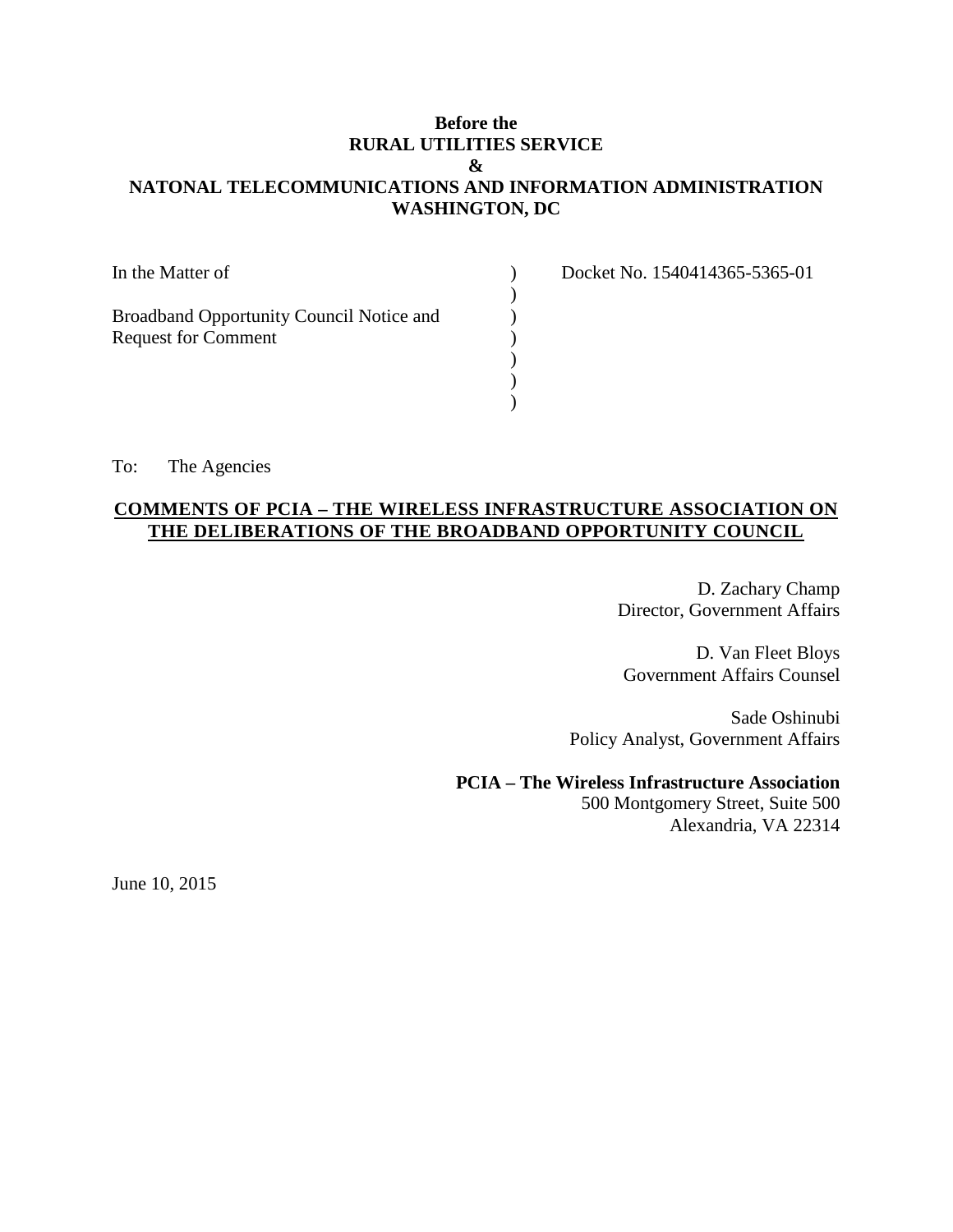## **INTRODUCTION**

 $PCIA - The Wireless Infrastructure Association ("PCIA")<sup>1</sup> hereby submits these$  $PCIA - The Wireless Infrastructure Association ("PCIA")<sup>1</sup> hereby submits these$  $PCIA - The Wireless Infrastructure Association ("PCIA")<sup>1</sup> hereby submits these$ comments on behalf of its members in response to the Rural Utilities Service and the National Telecommunications and Information Administration request for public comment to inform the deliberations of the Broadband Opportunity Council ("Council"). PCIA commends the Council for its efforts to engage industry and other stakeholders in identifying solutions to increase broadband deployment, adoption, and competition. PCIA continuously supports efforts to improve broadband infrastructure deployment, and, therefore, offers these comments on steps the Council should take to reach its objectives.

### **DISCUSSION**

# **I. THE COUNCIL SHOULD PRIORITIZE AND FACILITATE BROADBAND DEPLOYMENT ON FEDERAL LANDS**

The federal government owns or administers nearly thirty percent of all land in the United States, including thousands of buildings, and funds state and local transportation infrastructure. This includes lands and properties under the jurisdiction of the Department of Agriculture, Department of the Interior, all branches of the military within the Department of Defense, and others. However, national and regional wireless and wireline broadband providers currently face significant challenges when working to secure leases, easements or other access to federal rights-of-way and buildings to deploy broadband infrastructure. Predictability and consistency are vital to network planning and investment in any arena, but this need is amplified when deploying broadband on federal property, which can require interagency review and coordination.

<span id="page-2-0"></span> $1$  PCIA – The Wireless Infrastructure Association is the principal organization representing the companies that build, design, own and manage telecommunications facilities throughout the world. Its over 200 members include carriers, infrastructure providers, and professional services firms.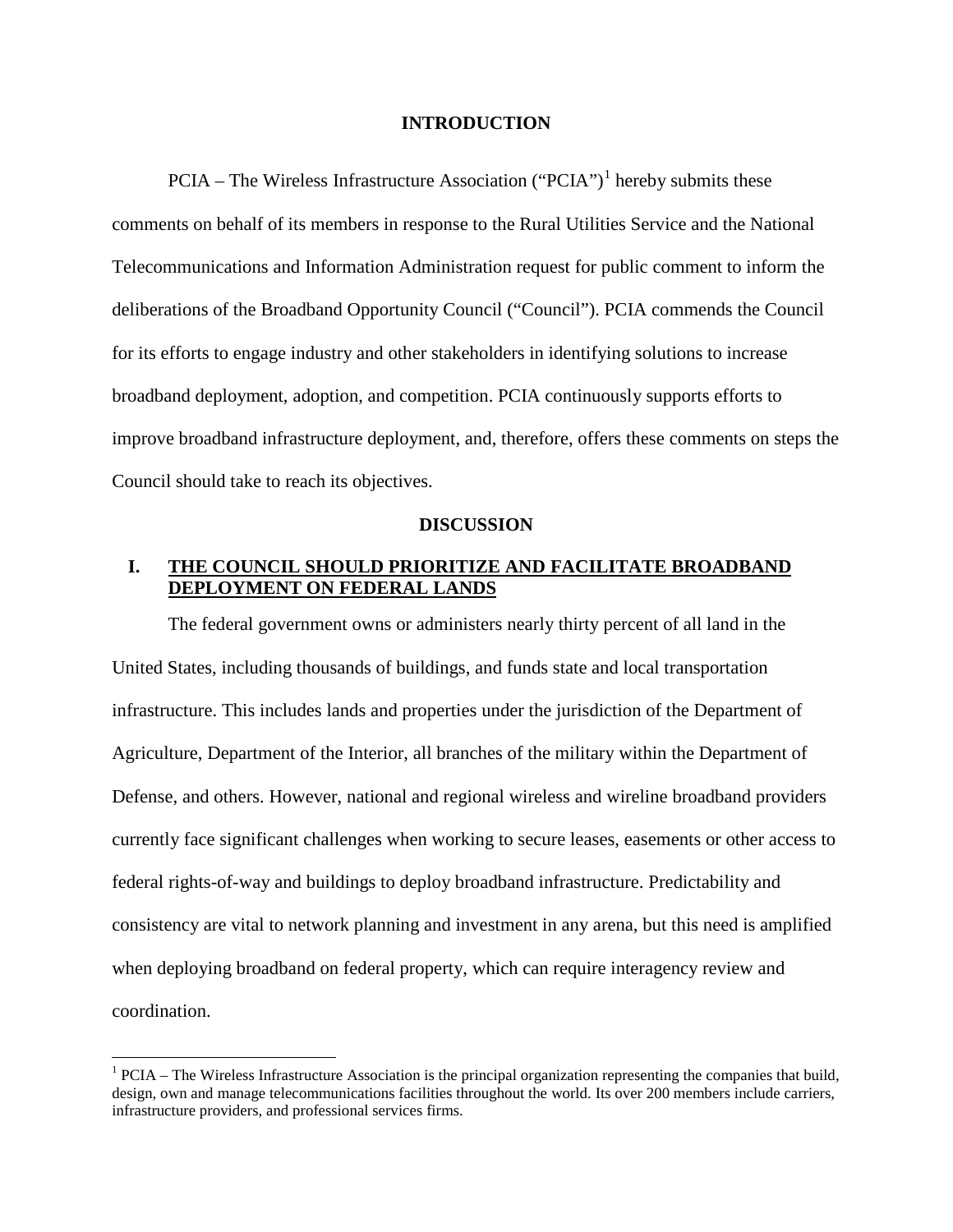Congress and the White House have previously acted to streamline broadband deployment on federal lands. Sections 6409(b)–(c) of the Middle Class Tax Relief and Job Creation Act of  $2012$  $2012$ ,<sup>2</sup> enacted in early 2012, addressed access to federal lands for the deployment of wireless broadband facilities, including requirements that the General Services Administration develop application forms, master contracts, and cost-based fees for such access. In June 2012, the Obama Administration published an executive order, "Accelerating Broadband Infrastructure Deployment" ("Executive Order").<sup>[3](#page-3-1)</sup> The Executive Order established a Broadband Deployment on Federal Property Working Group, "to ensure a coordinated and consistent approach in implementing agency procedures, requirements, and policies related to access to Federal lands, buildings, and rights of way, federally assisted highways, and tribal lands to advance broadband deployment."<sup>[4](#page-3-2)</sup> These types of deployments, however, could benefit from additional efficiencies.

The March 2015 Presidential Memorandum "Expanding Broadband Deployment and Adoption by Addressing Regulatory Barriers and Encouraging Investment and Training" establishing the Broadband Opportunity Council is a step forward towards increased broadband adoption.<sup>[5](#page-3-3)</sup> The Council's composition of twenty-five executive departments and agencies

 $\overline{a}$ 

<span id="page-3-2"></span>The Working Group consists of representatives from the Department of Defense, the Department of the Interior, the Department of Agriculture, the Department of Commerce, the Department of Transportation, the Department of Veterans Affairs, and the United States Postal Service. *Id.* at 36903. Representatives from the Federal Communications Commission, the Council on Environmental Quality, the Advisory Council on Historic Preservation, and the National Security Staff, among others, are part of the Working Group "to provide advice and

<span id="page-3-1"></span><span id="page-3-0"></span><sup>&</sup>lt;sup>2</sup> Middle Class Tax Relief and Job Creation Act of 2012, 112 Pub. L. 96, *codified at* 47 U.S.C. 1455(a).<br><sup>3</sup> Accelerating Broadband Infrastructure Deployment, Exec. Order No. 13616, 77 Fed. Reg. 36903 (Jun. 14, 2012). See 41 C.F.R. §§ 102-79.70–.100; *see also,* President William J. Clinton, Memorandum on Facilitating Access to Federal Property for the Siting of Mobile Services Antennas, 31 WEEKLY COMP. PRES. DOC. 1424 (Aug. 10, 1995).<br><sup>4</sup> Accelerating Broadband Infrastructure Deployment, Exec. Order No. 13616, 77 Fed. Reg. 36903 (Jun. 14, 2012).

<span id="page-3-3"></span>assistance." *Id.* at 36903–04.<br><sup>5</sup> Memorandum for the Heads of Executive Departments and Agencies, *Expanding Broadband Deployment and Adoption by Addressing Regulatory Barriers and Encouraging Investment and Training*, March 23, 2015, *available at* https://www.whitehouse.gov/the-press-office/2015/03/23/presidential-memorandum-expanding-broadbanddeployment-and-adoption-addr.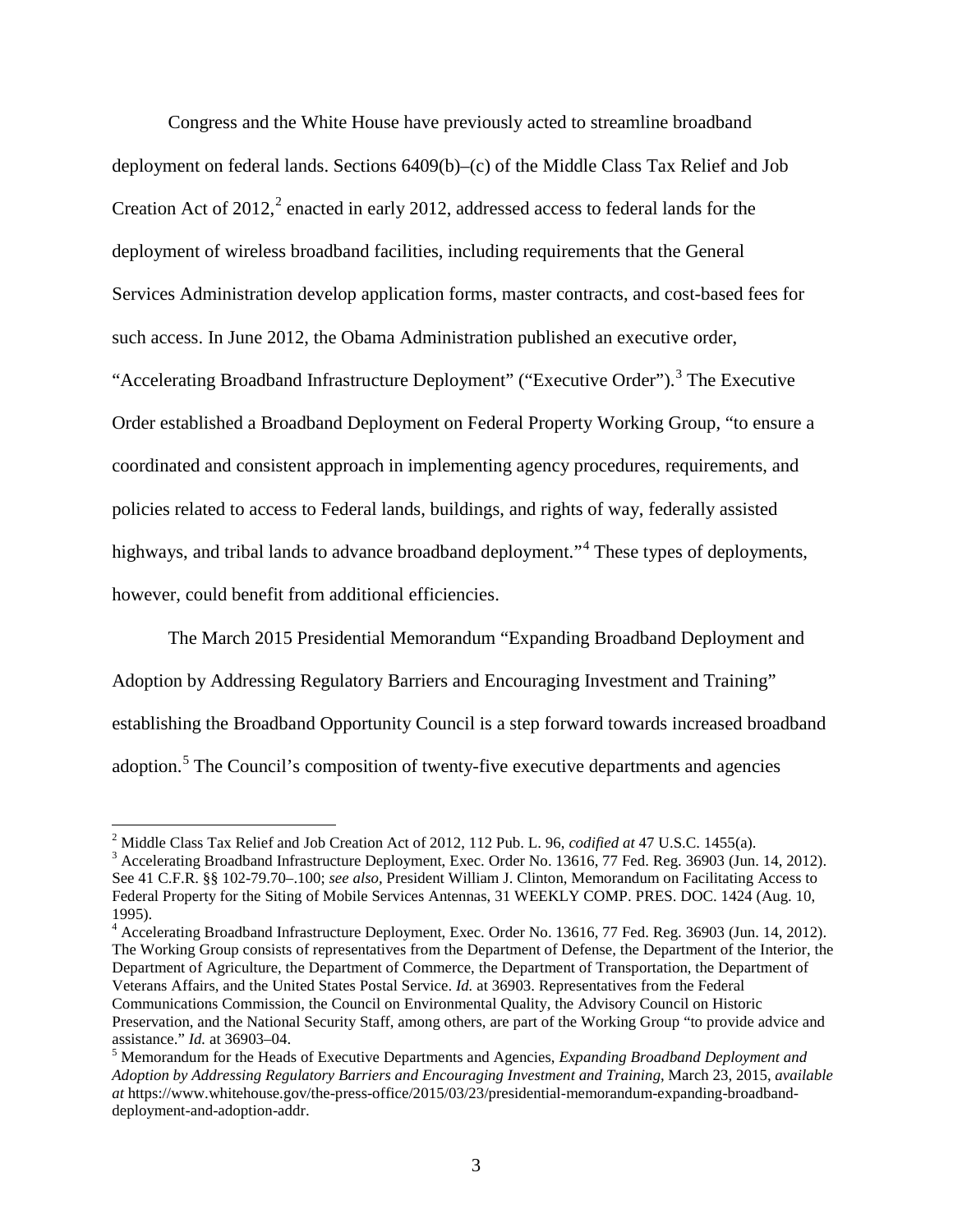provides an important opportunity to improve upon the coordination necessary to expand broadband deployment on federal lands.

## **A. Creating knowledgeable and trained points of contact within agencies**

When applying to site facilities on federal lands, PCIA members have encountered applications that are either never accepted, due to lack of understanding or resources at the field office level; or stall for months at a time, providing few meaningful status updates to the applicant. To ensure applications are moving forward and maximize efficiency, agencies should designate an expert agency staff member with appropriate training and knowledge of the importance of broadband access on federal lands to oversee application processing. Moreover, agencies should endeavor to improve on-the-ground training on application processing and communications. Each agency should be equipped to respond to applicants in a timely manner. Training should include teaching staff the proper application of controlling regulation and measures to ensure consistent implementation. In addition to ensuring efficient application processing, each agency should also identify a direct-reporting lead who can effectuate these strategies in a results-oriented manner to achieve increased deployment, including serving as the point of contact to escalate applications that get delayed.

# **B. Instituting a standardized fee schedule, longer lease terms, and automated lease term renewals**

PCIA members spend unnecessary time negotiating site fees through a cumbersome valuation analysis with few net benefits to the landholding agency; often, these protracted negotiations are reopened only a few years later due to short lease or easement terms. By establishing a standardized, publically available fee schedule, based on prevailing market rates,

4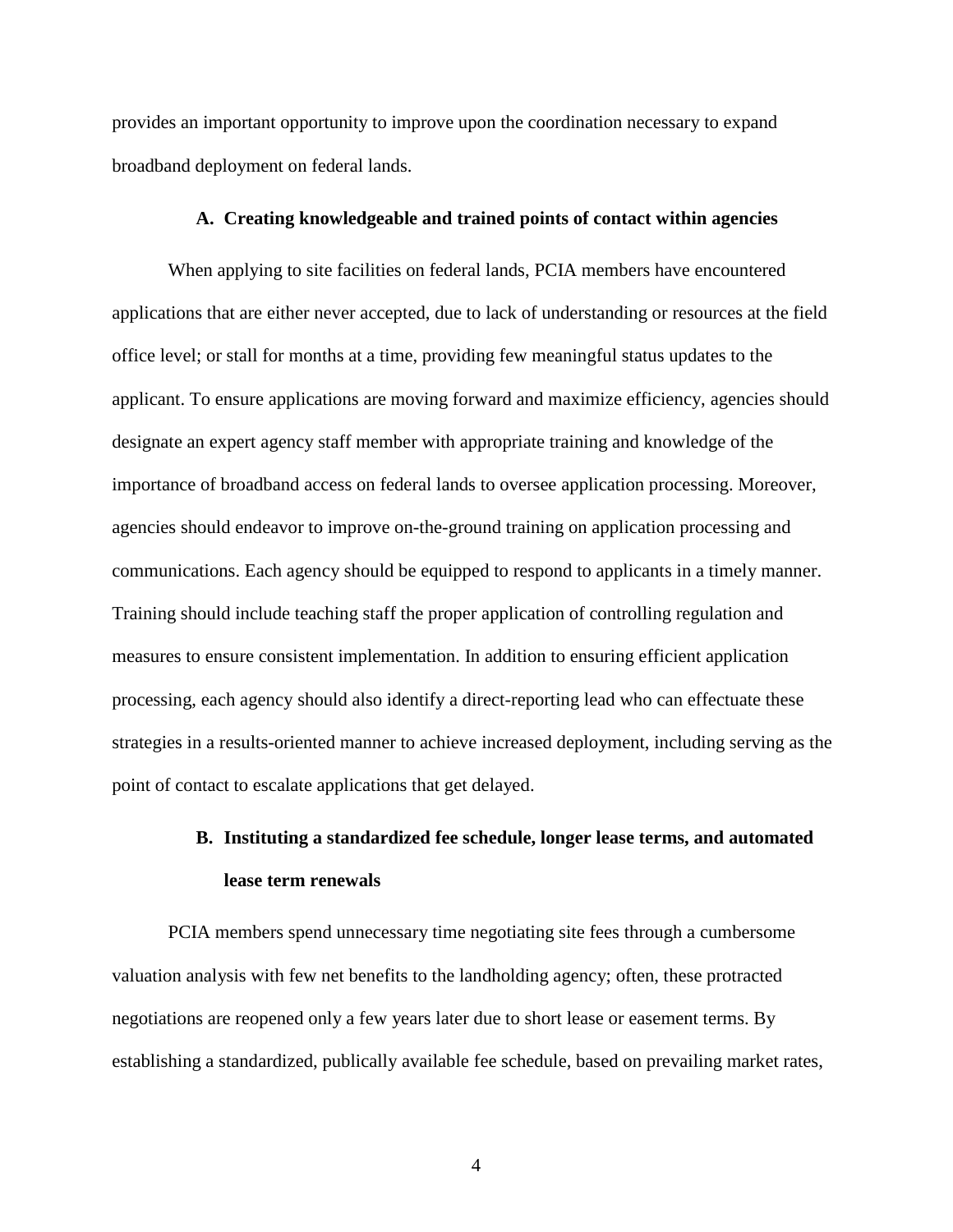coupled with longer lease or easement terms containing an expectancy of renewal, agencies can make the process for siting on federal lands more efficient and predictable for all parties.

Agencies should publish a public fee schedule outlining the costs associated with granting property interests to industry to deploy broadband communications facilities on federal lands. Such guidance would give broadband providers greater predictability and knowledge of the cost of a potential build. Further, the publication of an agency fee schedule would remove months of time spent by both sides negotiating what could otherwise be a standard rate that incorporates an escalation clause accounting for inflation.

Consistent and longer lease terms with an expectancy of renewal for facilities sited on federal property would improve broadband deployment. The Telecommunications Act and 10 U.S.C. §§ 2667 & 2668 contemplate that executive agencies may permit wireless facilities installations on federal property through the use of easements or leases. Executive agencies should be notified that leases are not required for wireless installations, but that easements are an acceptable legal transaction for the placement of wireless facilities on federal property. Agencies should be notified that to minimize the cost—on both the agency and the provider—of future applications, and given the extensive capital investment of long-lived assets required for the installation of wireless infrastructure, it is in the public interest for applications to lead to leases or easements with terms as long as twenty-five years.

## **C. Encouraging deployment transparency and information sharing**

Agencies should provide a regular report to identify coverage gaps and deficiencies with respect to the current status of broadband deployment on federal lands. Regular publication of information about areas designated by agencies as "telecom areas" would also be helpful. Agencies can call for public input in identifying these areas. Such reporting will enable agencies

5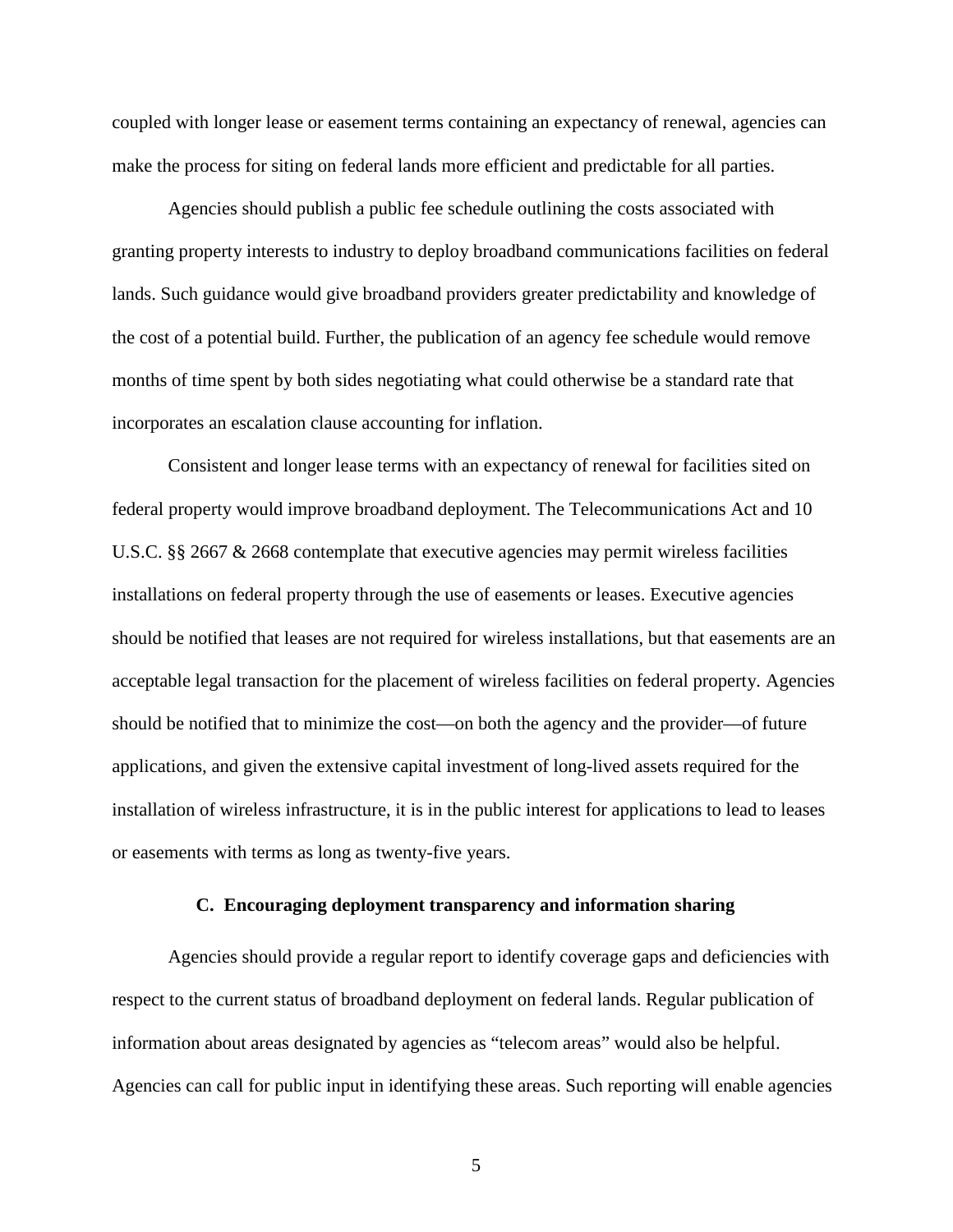to better access broadband deployment and set quantifiable goals for broadband deployment on federal lands. Information sharing can also reveal the challenges to providing service on federal lands at an economically feasible  $\cos t^6$  $\cos t^6$  and afford a platform to discuss solutions to these challenges.

Interagency communications must improve to eliminate redundancies and coordinate meetings between agencies and state, county, and other municipal representatives. Such interagency transparency and information sharing will promote consistent interpretation of federal mandates across all agencies.

While interagency information sharing is integral to improved broadband deployment, agencies should also prioritize ongoing public–private information sharing opportunities, possibly by fostering industry–government discourse with a working group organized under the Federal Advisory Committee Act ("FACA").<sup>[7](#page-6-1)</sup> Agencies can encourage applicants to improve pre-application engagement with both the agency before which they are applying and the community at large. Agencies would benefit from environmental and historic reviews conducted by applicants (or sources they commission) and private sector participation in the agencies' regular outreach and leadership meetings. Agencies should seek out the private sector to better educate themselves and the communities they serve on the benefits of wireless connectivity. Likewise, agencies can educate industry about rules and their application to promote understanding throughout the industry and those who monitor the industry.

<span id="page-6-0"></span><sup>6</sup> For instance, National Park Service ("NPS") sites require miles of road access, power-line construction, or terrestrial fiber backhaul, which can each be more expensive than the total cost of building a suburban site. These types of buildouts can also implicate National Environmental Policy Act and Environmental Impact Statement issues. Likewise, providing microwave backhaul at a site presents technical challenges, given lineof-site requirements, in addition to aesthetic challenges.

<span id="page-6-1"></span><sup>7</sup> *See generally* Federal Advisory Committee Act, 92 Pub. L. 463, 86 Stat. 770 (1972).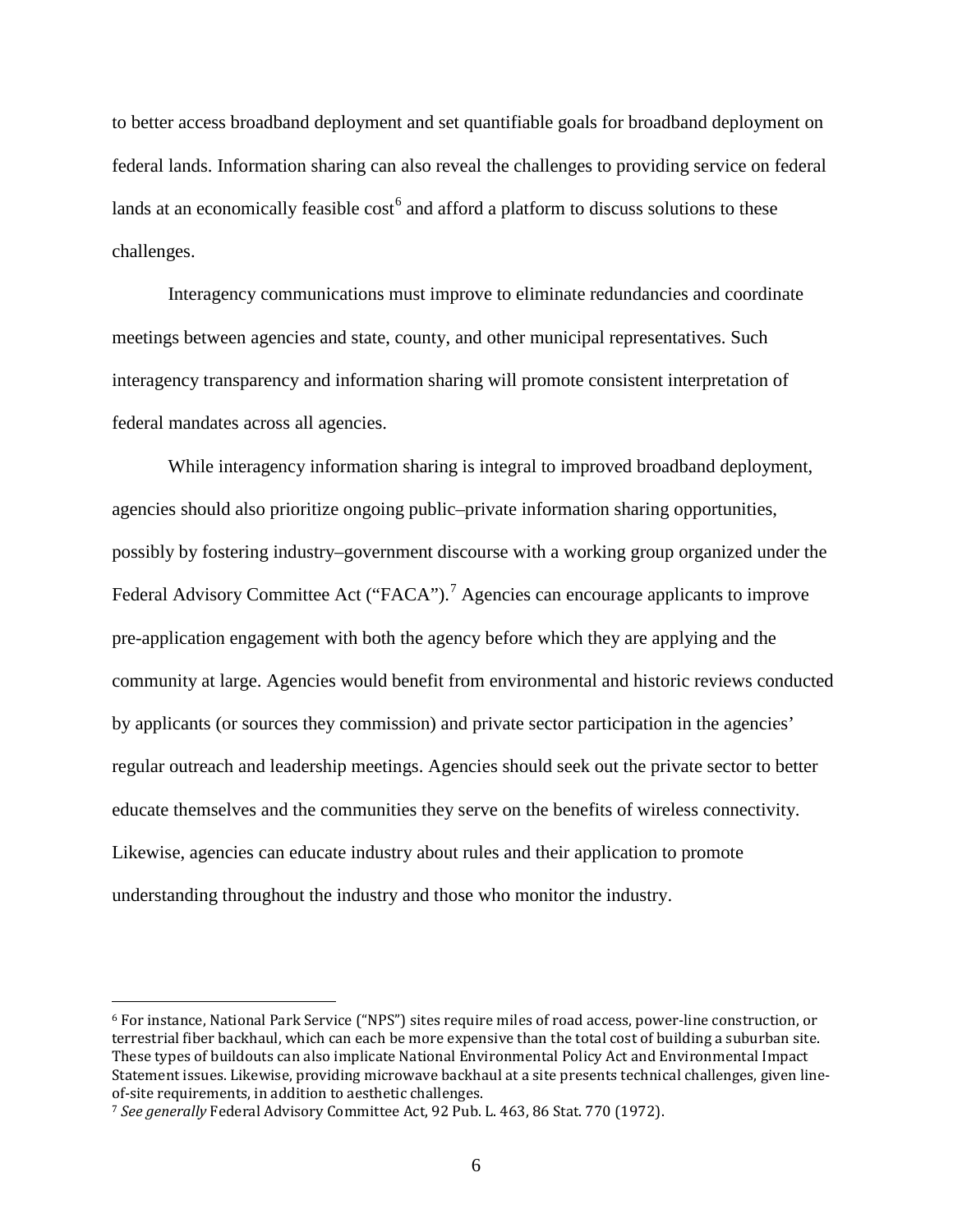With twenty-five member agencies, the Council is in an excellent position to facilitate openness and transparency across government agencies. The Council should institute policies that encourage information sharing with interested stakeholders to foster a comprehensive and thorough approach to broadband deployment.

### **D. Adopting streamlined facility siting application procedures and forms**

Where possible, the Council should encourage the adoption of standard application forms and contracts to facilitate the siting of infrastructure by wireless providers, many of whom work on a national scale.<sup>[8](#page-7-0)</sup> In the private sector, wireless carriers and infrastructure providers often enter into standardized contracts to promote speed and efficiency. By standardizing forms and procedures across the federal government for siting wireless infrastructure on federal lands, both private sector and government stakeholders can leverage those same benefits.

All application forms and processes used for siting broadband infrastructure on federal lands should be evaluated for efficiency and effectiveness. The best way to ensure synchronization across agencies is to adopt standardized forms. Efficiency would also be improved by eliminating paperwork in favor of electronic communications. Agencies should adopt concurrent and/or batch application processing to increase efficiency. Agencies should also evaluate current bidding processes to eliminate bidding requirements that suppress and delay siting. Moreover, agencies can work to take processes that currently run in succession to one another and run them in parallel, shortening total time to approval. Further streamlining the application process, agencies can create a rebuttable presumption that if one carrier is on a site,

<span id="page-7-0"></span><sup>8</sup> *See* Comments of PCIA – The Wireless Infrastructure Association, General Service Administration, Information Collection, Wireless Telecommunications Industry Application, OMB Control No. 3090-00XX (filed May 11, 2015).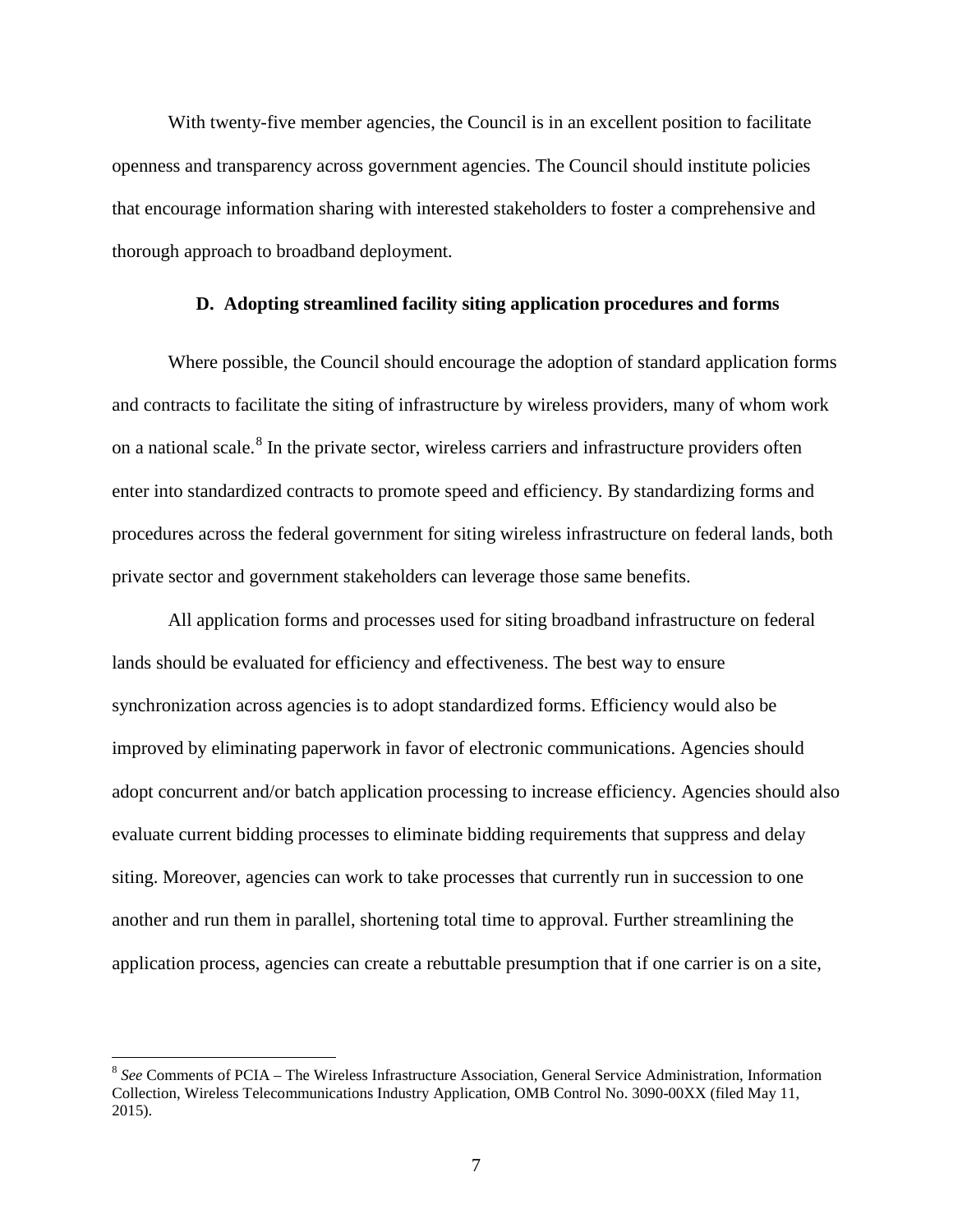all carriers are allowable on that site by utilizing the existing provider's fees and contracts. Similarly, technological upgrades should not require a new application.

Additionally, stakeholders in the broadband deployment process would benefit from an open-source "application guidebook" to help walk applicants and agency reviewers through the process. Compliance requirements should be consistent between the guiding rules and the agency applying them. Streamlined procedures for obtaining access to various government facilities will enable necessary parties to proceed with projects without delay. Lastly, agencies should provide written explanations for application denials, and there should be an appeals process in place for arbitrary rejections. These improvements will speed up the application process and will encourage thoughtful processing in all agencies.

## **II. THE COUNCIL SHOULD WORK WITH AND INCENTIVIZE STATE, LOCAL, AND TRIBAL GOVERNMENTS TO REMOVE BARRIERS TO BROADBAND DEPLOYMENT**

## **A. Incentivizing broadband deployment at the state and local level**

The Council should encourage collaboration between industry and state, local, and tribal governments to address the needs and benefits of removing barriers to broadband deployment. By removing barriers to deployment, states and localities better position themselves for industry to invest in bringing broadband to their communities.

For communities throughout the country, wireless is an essential service. Wireless service and infrastructure providers continue to invest billions to expand and improve wireless service.<sup>[9](#page-8-0)</sup> States and localities can realize the positive benefits that wireless services provide to communities, creating a process for permitting wireless facilities that balances the interests and concerns of the community and the needs of wireless service and infrastructure providers. When

<span id="page-8-0"></span><sup>9</sup> PCIA, WIRELESS BROADBAND INFRASTRUCTURE: A CATALYST FOR GDP AND JOB GROWTH 2013-2017, *available at* http://www.pcia.com/images/IAE\_Infrastructure\_and\_Economy\_Fall\_2013.PDF (Sept. 2013).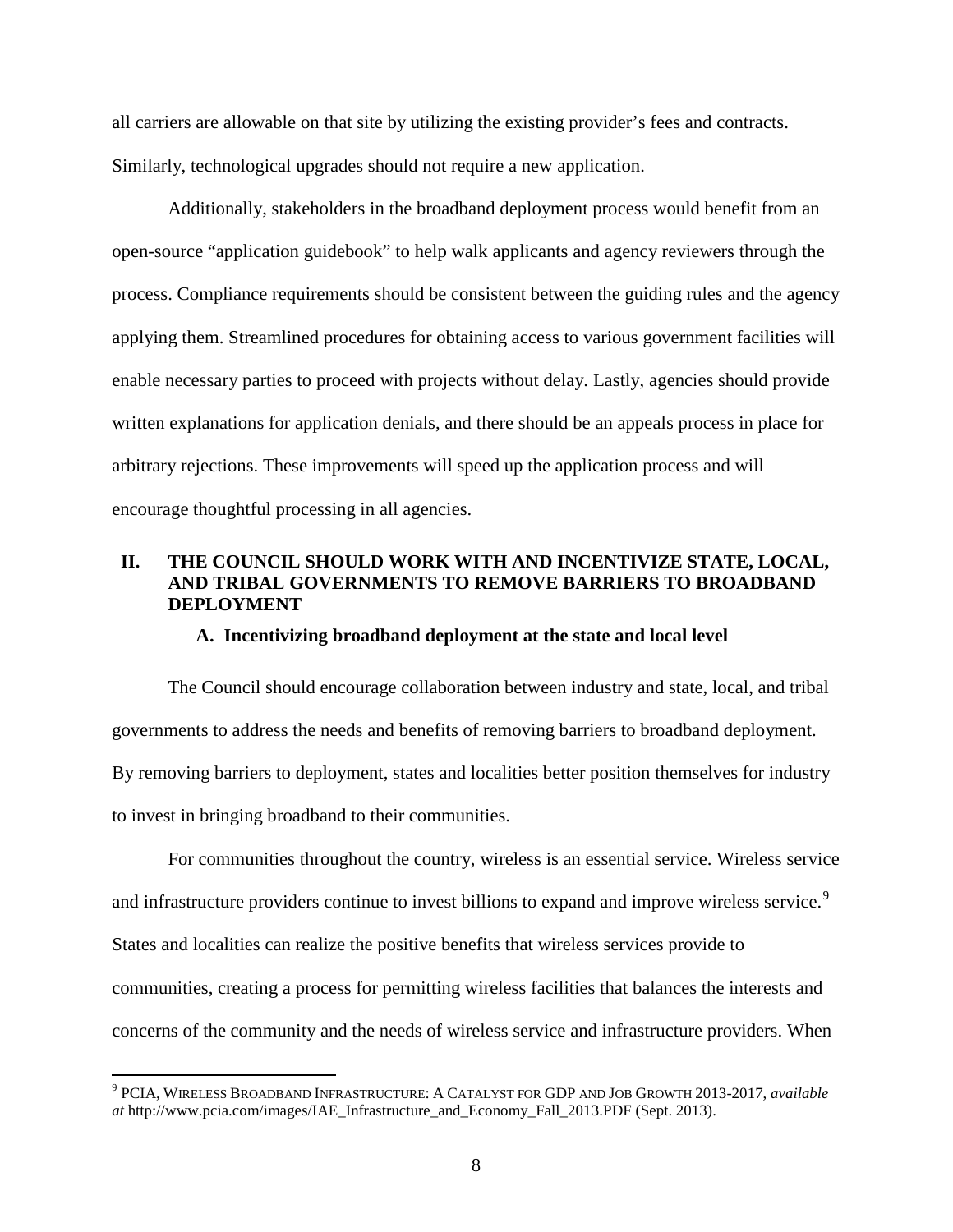developing local wireless policies, communication is key. Local stakeholders should maintain frequent and open channels of communication with wireless service and infrastructure providers and engage all stakeholders including service and infrastructure providers, citizens, businesses, and public safety officials.

Capital expenditures often flow where they meet the least resistance. To drive investment, localities should consider adopting an ordinance with clear and workable standards tailored to local conditions, staff abilities, time for review, and budget. Local stakeholders can create a smooth process by working cooperatively with applicants to help them understand local processes and review procedures. Moreover, a local community may consider additional streamlined review of desired projects such as collocations.

Congress and the FCC have made wireless broadband access a national priority and have taken steps to streamline deployment of these facilities.<sup>[10](#page-9-0)</sup> Certain states and localities, however, continue to erect barriers to deployment and in some cases contravene federal law. For example, PCIA members have encountered localities that intentionally decide to only partially implement the FCC's Broadband Acceleration Order or adopt definitions that undercut federal agency rules.

The Council should encourage state and local governments to enact laws that compliment federal policy and are favorable to granting access to right-of-way, conduits, and poles. State and local governments can also incentivize broadband in their communities by lower costs to pole and conduit access. Access and lowered costs allow for the deployment of distributed antenna system and small cells to meet consumer demand for increased capacity and provide targeted coverage in difficult to reach areas.

<span id="page-9-0"></span><sup>&</sup>lt;sup>10</sup> Petition for Declaratory Ruling to Clarify Provisions of Section 332(c)(7)(b) to Ensure Timely Siting Review & to Preempt Under Section 253 State & Local Ordinances That Classify All Wireless Siting Proposals As Requiring A Variance, WT Docket No. 08-165, *Declaratory Ruling*, 24 FCC Rcd 13994 (2009); Middle Class Tax Relief and Job Creation Act of 2012, 112 Pub. L. 96, *codified at* 47 U.S.C. 1455(a); Acceleration of Broadband Deployment by Improving Wireless Facilities Siting Policies, *Report and Order*, 29 FCC Rcd 12865 (2014).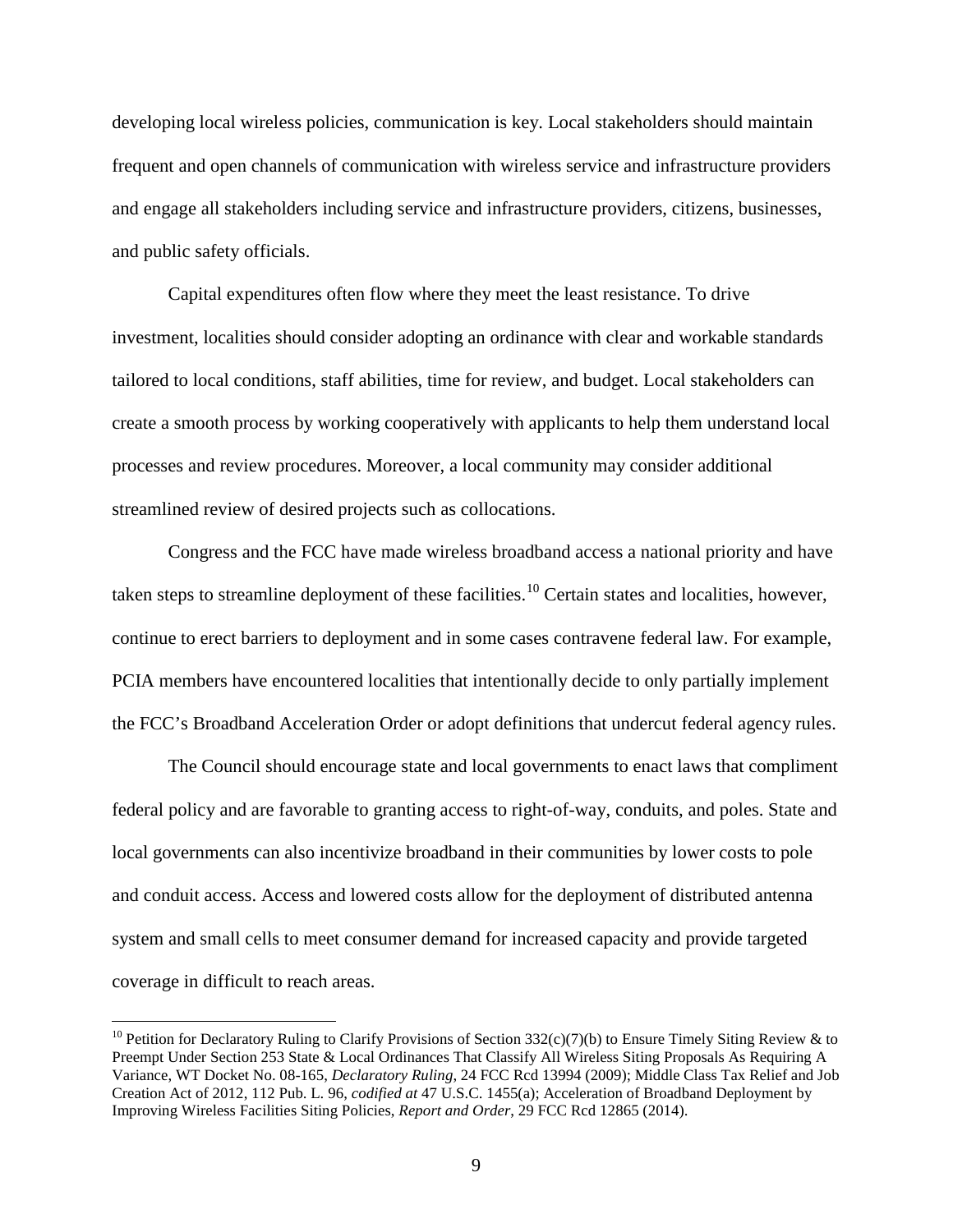Industry remains committed to working collaboratively with local stakeholders to help carry out this important national mandate. Following the FCC's Broadband Acceleration Order last October, industry committed to work in good faith with national organizations representing state and local government to produce resource materials for local governments to assist in the implementation of the Order. Over the last several months, PCIA met with staff from CTIA— The Wireless Association, the National Association of Counties, the National League of Cities, and the National Association of Telecommunications Officers and Advisors forming the Broadband Acceleration Implementation Working Group. This working group has successfully developed a checklist to streamline wireless infrastructure siting review processes, conducted webinars and provided contacts for education and assistance regarding the application process, and created a model ordinance chapter and application checklist. This working group can serve as a model for further industry—municipal collaboration that the Council seeks to foster.

Such collaborations between industry and state and local governments create an environment for innovative solutions to achieve the common goal of efficient and effective broadband deployment. PCIA encourages the Council to coordinate public-private action groups to both highlight beneficial broadband policy for development and to implement policies the Council and individual agencies adopt.

#### **B. Improving Tribal Nations consultation processes**

The Council should work to increase agency coordination with and amongst Tribal Nations to harmonize notification, consultation, fees, and review systems. Consistency in the review of broadband deployment projects across Tribes, coupled with guidance would make the process more efficient and predictable for all parties involved. PCIA recommends the Council work with the National Association of Tribal Historic Preservation Officers and industry to

10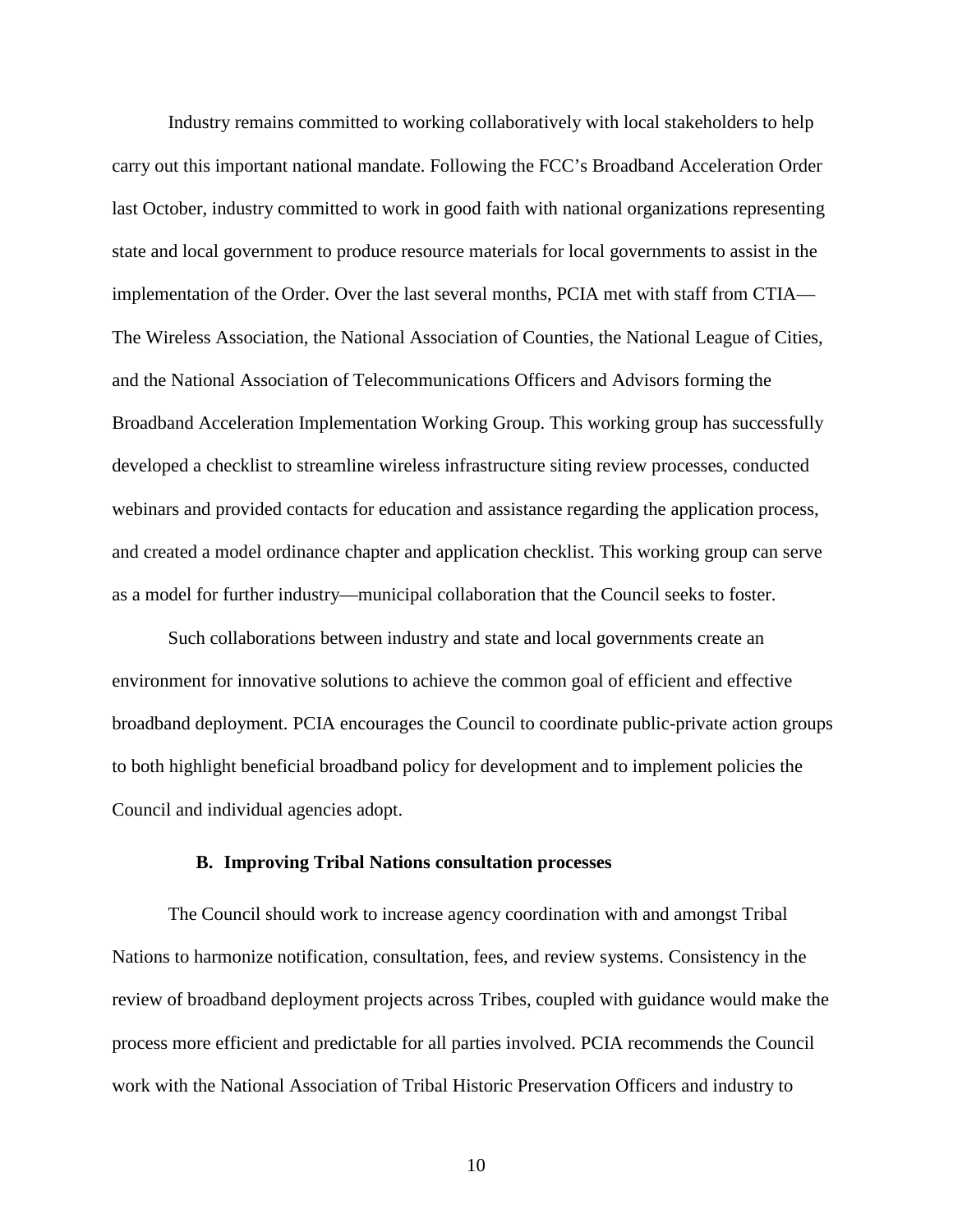formulate specific best practices for Tribal consultation and review of broadband deployment projects. Best practices should at minimum include timely review of applications, cost-based fees, a public fee schedule, establishment of area of interest maps/guidance, and identification of a point-of-contact.

Additionally, PCIA advocates for the use of a unified system of review which automatically notifies federally-recognized Tribal Nations of proposed tower projects. The Council should evaluate the effectiveness of systems currently in use by federal agencies and coordinate more widespread adoption of an efficient system across federal agencies to reduce broadband infrastructure application review time and allow for expanded broadband deployment.

# **III. REMOVING BARRIERS TO BROADBAND DEPLOYMENT WILL INCENTIVIZE INVESTMENT AND IMPROVE BROADBAND ACCESS AND ADOPTION, ESPECIALLY IN RURAL AREAS**

As the Council works to address barriers to broadband deployment by encouraging the adoption of streamlined policies by landholding agencies, states and local governments, and Tribal lands, the marketplace will reap the benefits of facilitated investment in the deployment of broadband infrastructure. The removal of these barriers will be of particular importance to spur growth in broadband access and adoption in rural areas.

Broadband coverage has long been a challenge in rural areas due to the relatively high number of cell sites needed to cover an area with low population density. Low population density historically leads to low network investment due to the lower potential return on investment in new networks and subsequent technology upgrades. However, rural consumers have increasingly shown a demand for broadband and the services and applications that broadband enables. With reliable broadband connectivity, rural areas are able to thrive and attract more people.<sup>[11](#page-11-0)</sup>

<span id="page-11-0"></span><sup>&</sup>lt;sup>11</sup> See IGR Inc., PCIA, Rural Broadband Strategies: Bringing Wireless Opportunities to Rural America (2014).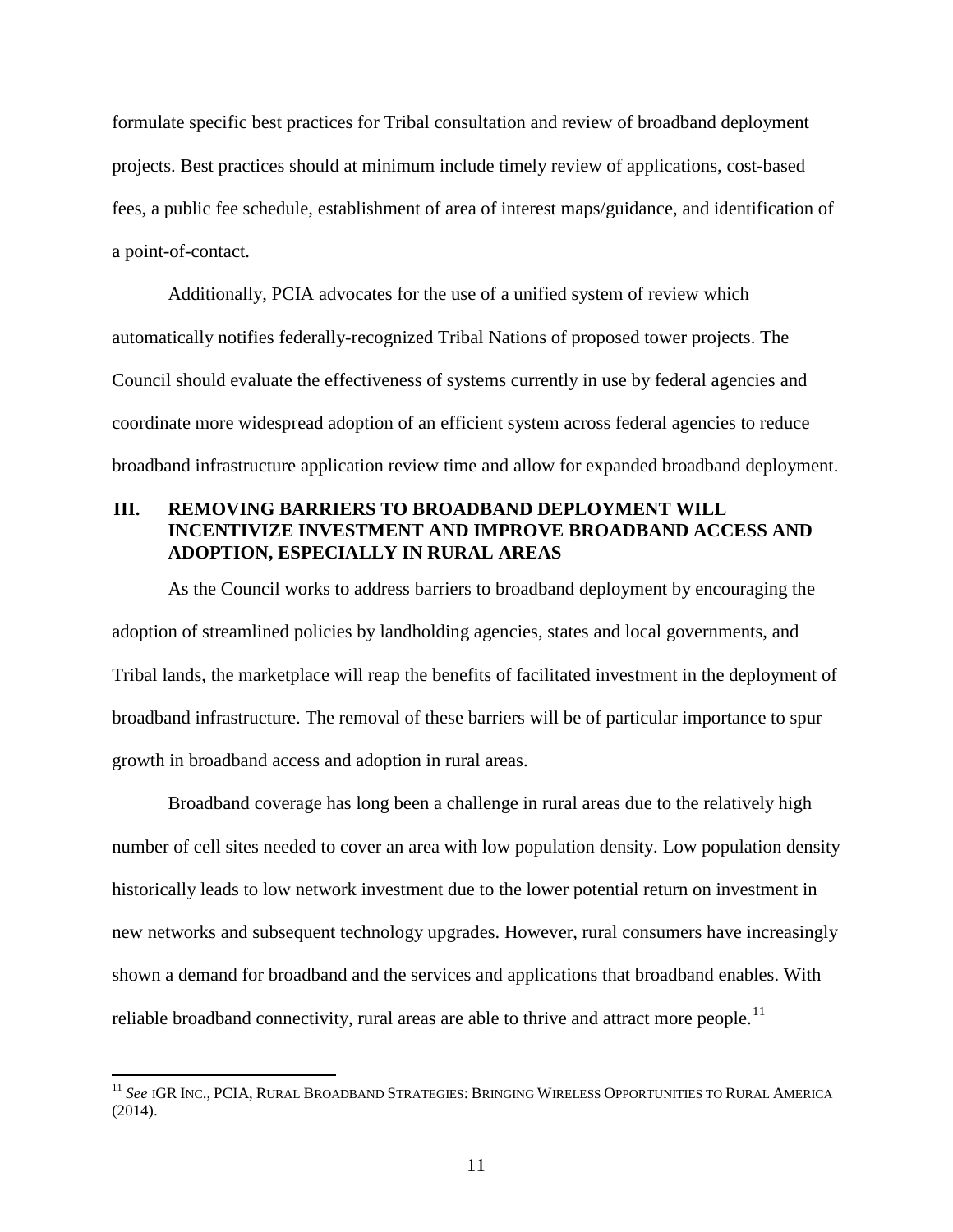Similar to trends in urban areas, people in rural communities use a number of wireless devices including tablets, smartphones, and other connected devices.<sup>[12](#page-12-0)</sup> Expanded wireless connectivity in rural areas can also provide unique benefits to the needs of rural businesses, including machine-to-machine connections powering industries such as farming, timber, and mining.<sup>[13](#page-12-1)</sup> To increase broadband coverage in rural areas, investors must consider the number of devices and connections rather than the number of people to be covered. To meet the demand spurred by the continued increase in connected devices, the Council should support the creation of public–private partnerships designed to deploy fiber in rural areas. This fiber will become the backbone infrastructure rural communities need to attract investment from wireless carriers, fiber to the home providers, enterprise broadband providers, local industry, data centers and others.

Federal and state investment in public safety networks and subsequent buildout of backhaul and antenna structures to support those networks will also be key drivers in extending mobile broadband coverage to rural areas. In addition to public safety benefits, mobile broadband in rural areas would improve the quality of life and economic opportunities in healthcare, education, worker training, agriculture, and other areas of interest.

PCIA encourages continued multi-stakeholder deliberation and action on assessing alternative driving factors that justify investment in rural broadband deployment. Increasing broadband coverage in rural areas is integral to meeting the important federal policy goal of increased broadband adoption.

### **CONCLUSION**

By adopting the recommendations herein to remove barriers to broadband deployment on the federal, state, local, and tribal level and by incentivizing broadband investment, the newly

 $12$  *Id* at 4

<span id="page-12-1"></span><span id="page-12-0"></span><sup>&</sup>lt;sup>13</sup> *See id.* at 9-12.